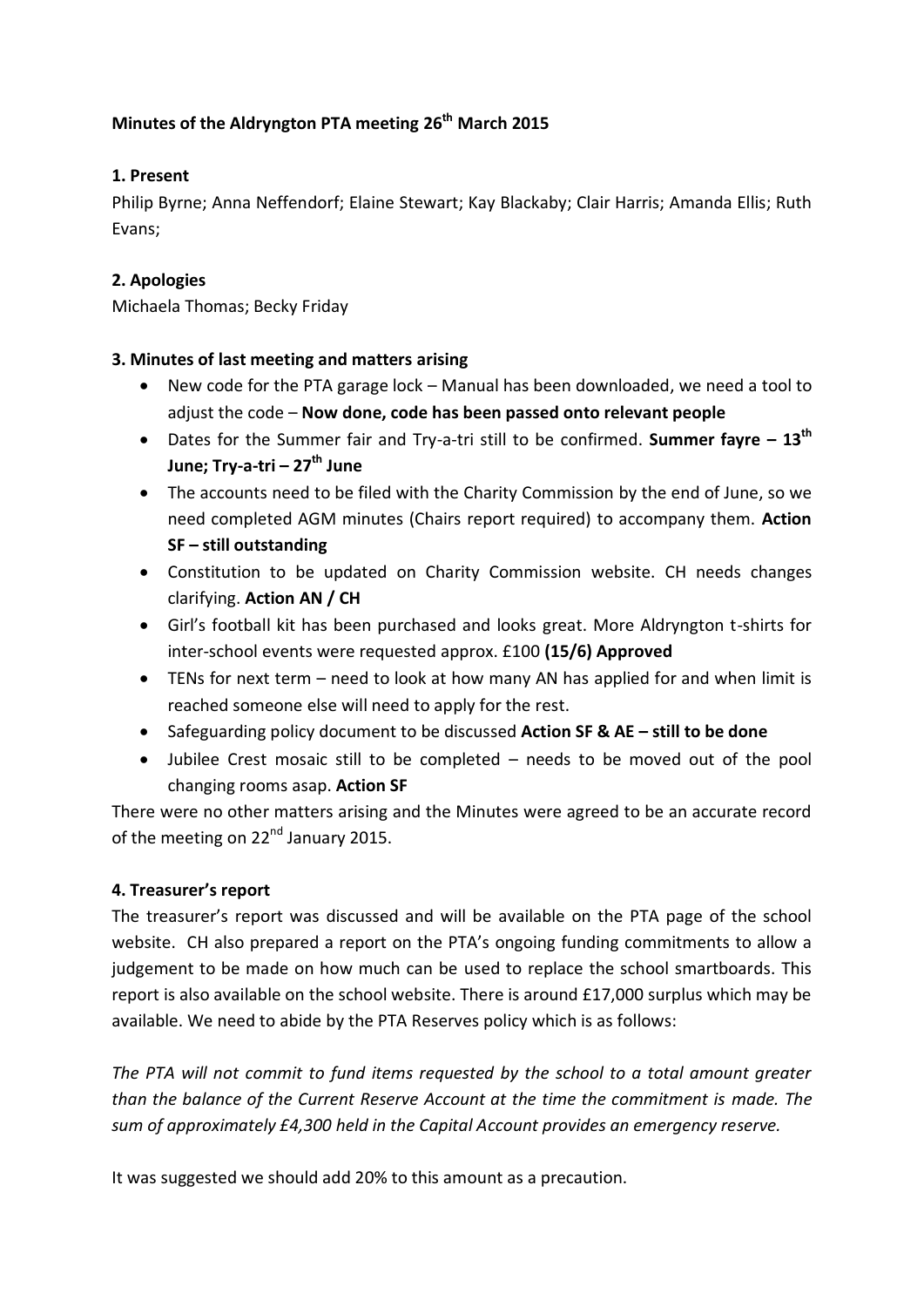### **5. School funding partnership**

| Code  | Description                                       | Costing   |
|-------|---------------------------------------------------|-----------|
|       | <b>Maths</b>                                      |           |
| 15/7  | Numicon resources                                 | £600      |
| 15/8  | Numicon resource books                            | £70       |
|       | <b>English</b>                                    |           |
| 15/9  | M/S cross-curricular reading books                | £200      |
| 15/10 | U/S x-curricular reading                          | £150      |
|       | Library                                           |           |
| 15/11 | Books to support National curriculum in each team | £500      |
|       | EAL                                               |           |
| 15/12 | Selection of EAL fiction books                    | £100      |
|       | <b>Total cost</b>                                 | £1,620.00 |

The following curriculum items have been requested by staff. All items were **approved.**

The finance and ICT strategy groups are working on deciding which smart boards are to be chosen for school.

#### **6. Fundraising Events**

- The Quiz night took place on  $13<sup>th</sup>$  March and was very well attended. £500.52 was raised from entry charges, raffle and the bar. The raffle did not make very much money, and may not be worthwhile repeating for future quizzes unless we can get prizes donated. The quiz overran slightly, this might be improved in future by marking the rounds while the next round is being run (i.e. having a second helper marking the papers and updating the scores.
- Pool Club subcommittee needs to be convened as a matter of urgency the resus/lifeguarding training needs to be booked as soon as possible. Ian and Liz Parsons have agreed to manage the rota and pool checks for the last time. However we need someone willing to undertake the training for the pool checks this year as this is only carried out on a three yearly basis we need someone who is willing to do this for the next few years. Prices for pool club need to be set, almost certainly need to increase this year. **Action PB to talk to SL** regarding Co-ordinator duties 'job description'. Date for subcommittee meeting  $23^{rd}$  April 2015 to be confirmed asap – requests for volunteers to go out asap this term.
- Summer fair Planning needs to start now to make the whole thing easier to run. Can we get a Fire engine to visit? Any local celebs to visit? Pied Piper medley? Estate Agent boards – Martin & Pole / Whiteknights? New parents to be invited via summer highlights letter in New Parents Pack, is it worth inviting people via the Jubilee Facebook page? **Action SF & AE to discuss.**
- Try-a-tri TEN for the bar, will we be running a barbecue or inviting the scouts or scouts for summer fair?